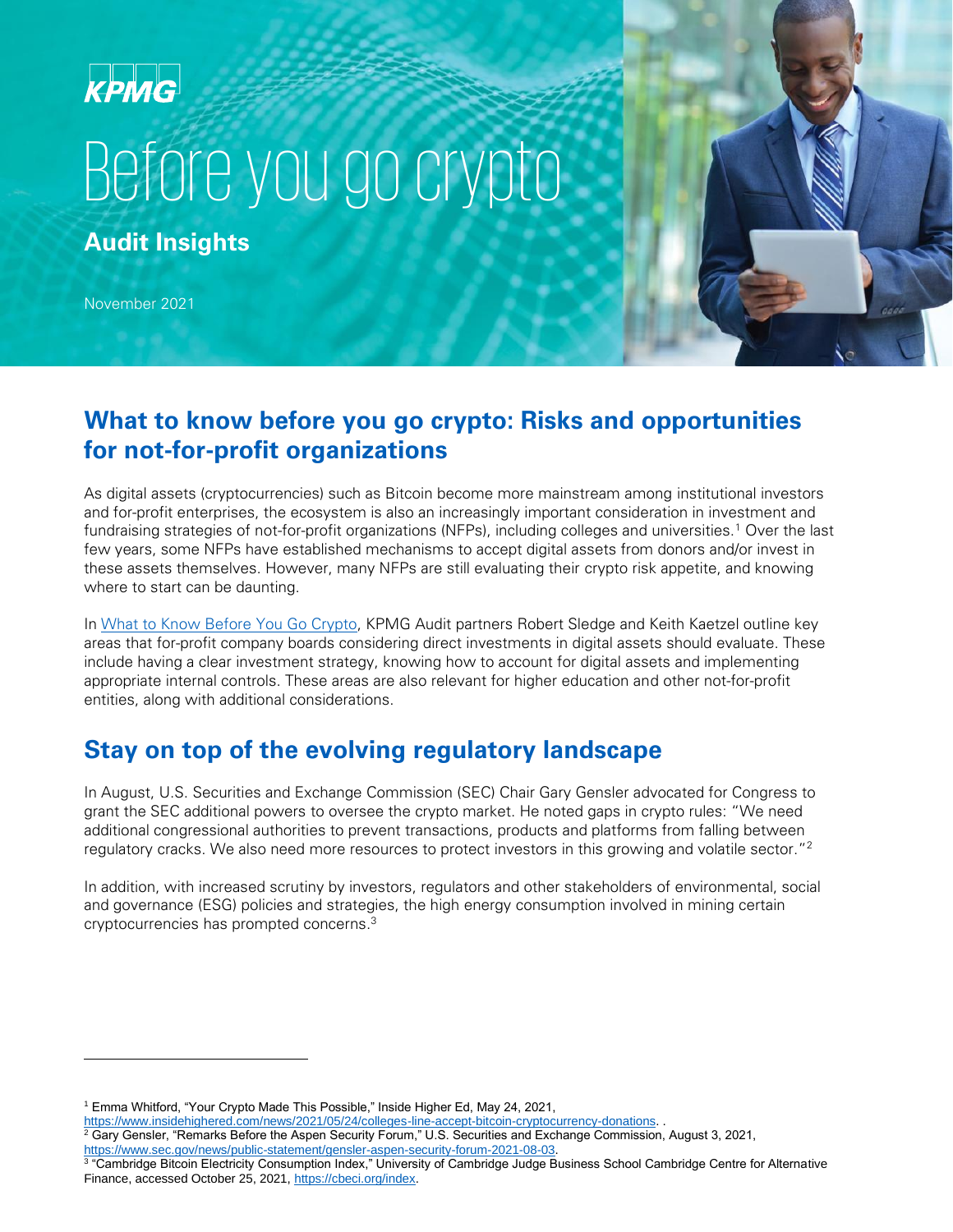## **Consider the risks**

Although cryptocurrencies continue to gain acceptance as alternative investments and means of payment, they are still relatively speculative and volatile, so any decision to engage in transactions or holdings involving digital assets requires a thorough understanding of the risks.

Before transacting — including accepting cryptocurrency from donors — colleges, universities and other NFPs should, with board involvement, carefully consider risk factors and establish clear policies around donations and investments in digital assets. For example:

- What guidelines will you follow before accepting a donation in cryptocurrency? How will approvals occur?
- What information will you require from donors for proper identification? How will you assure that information is accurate?
- Given the risk of loss and impacts on financial reporting, will you hold or immediately liquidate donations in cryptocurrency?
- Will you make investments directly or indirectly (e.g. exchange traded funds or other methods)?
- How will these payments or investments be administered? Who will administer them?

## **Understand accounting implications**

For NFPs considering digital assets as an investment, it's important to remember that cryptocurrency is not considered a traditional security or financial asset. While not specifically addressed under U.S. generally accepted accounting principles (GAAP), digital assets are usually accounted for by for-profit companies as intangible assets. Accordingly, such entities are unable to recognize market value increases in their crypto holdings, and they generally recognize impairment charges for market value decreases. Clearly, this accounting is not optimal for entities seeking to reflect crypto market performance in their financial statements.

On the other hand, certain NFPs applying GAAP are in a unique position. Colleges, universities and most NFPs — excluding not-for-profit healthcare organizations — that account for nonmarketable investments at fair value are currently able to reflect crypto held directly for investment at fair value in their financial statements.<sup>4</sup> Accordingly, there are potentially different accounting treatments if the holder of cryptocurrency is an affiliated academic medical center rather than a university. And because crypto is a volatile asset class, there may be significant financial statement impacts when the fair value model is applied. Although fair value accounting may in some cases be more desirable, NFPs should consider this potential volatility in reporting and, as described further below, establish robust policies and procedures to appropriately measure market value changes.

<sup>4</sup> Association of International Certified Professional Accountants[, Accounting for](https://www.aicpa.org/resources/download/accounting-for-and-auditing-of-digital-assets-practice-aid-pdf) and Auditing of Digital Assets, 2020, 22, Accounting for [and auditing of Digital Assets practice aid \(PDF\)](https://www.aicpa.org/resources/download/accounting-for-and-auditing-of-digital-assets-practice-aid-pdf) | Resources | AICPA.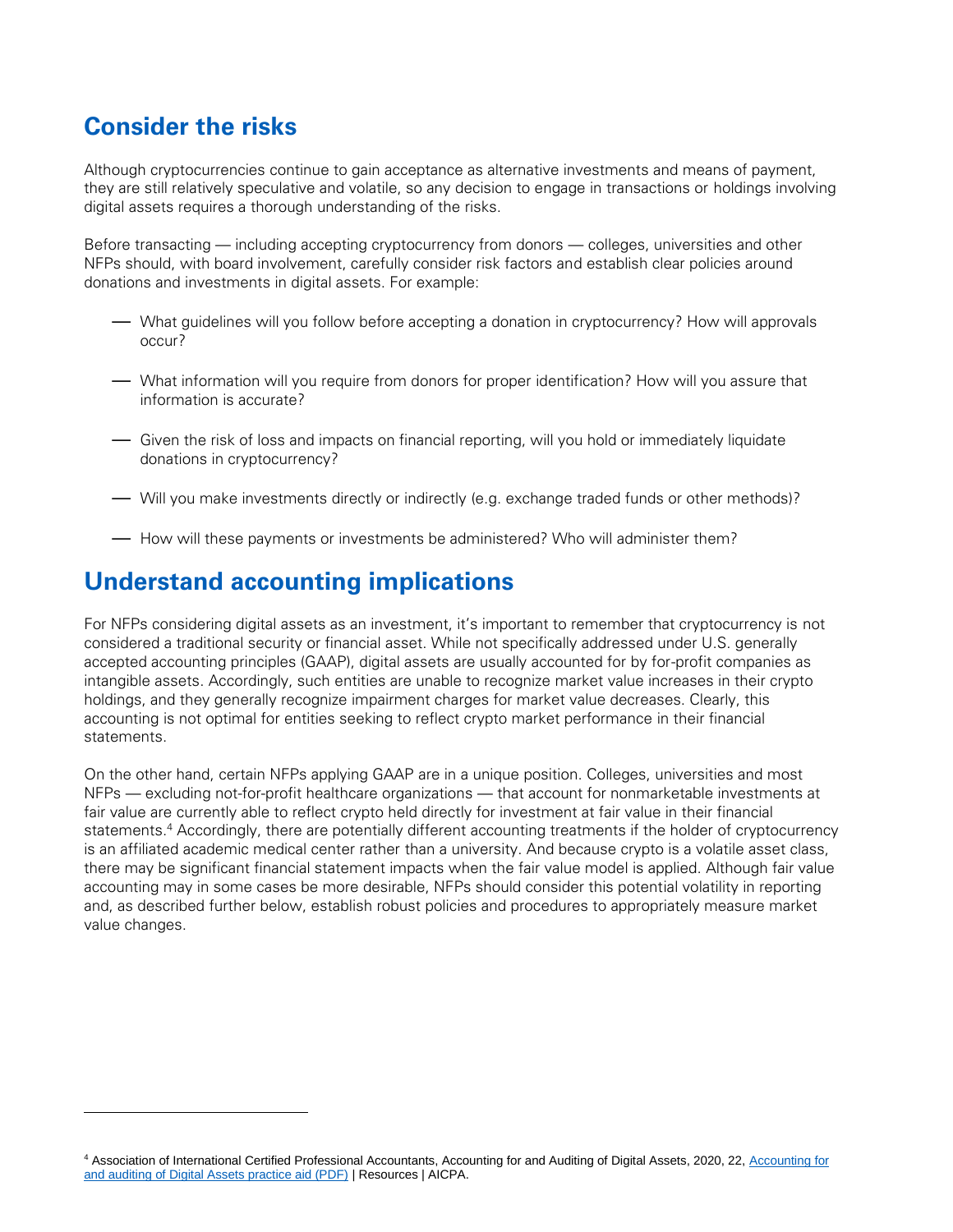Many NFPs also invest in commingled alternative investment funds measured at net asset value (NAV) as a practical expedient to estimate fair value under GAAP. Such funds may hold digital assets as part of a broader investment strategy or a specific crypto strategy. In either case, digital assets held in these funds are part of the fund's NAV, as established by the fund manager. NFPs should understand the risks, nature, and extent of exposure to these assets in their funds' holdings and relation to their direct holdings, if any.

### **Get your controls in order**

As organizations further assess their risk appetite for investing in or accepting digital assets, it may be prudent to hire an outside advisor to better understand the risks and opportunities. In addition, organizations holding or transacting with digital assets directly will likely need to engage a reputable custodian or broker.

If the decision is made to hold crypto as a direct investment, it is critical to make sure policies in crypto-based assets and custodial arrangements, including appropriate internal controls, are in place. Talk with your independent auditor early in the process to ensure appropriate scoping of processes and data required for annual audits. Internal audit can also play a critical role by evaluating the adequacy of crypto protocols and performing periodic testing during the year.

An advisor can also help assess whether the custodian has robust controls to ensure proper safeguarding, pricing of, and access to the cryptocurrency, as well as appropriate periodic reporting. In applying the fair value model under GAAP, the cryptocurrency's principal market is identified and that determination drives the relevant data for pricing. If you rely on a third-party adviser or custodian for pricing, have you assessed whether the third-party's data and valuation methodology is consistent with the requirements of GAAP?

As Sledge and Kaetzel outlined, "When engaging in this emerging space, it's important to evaluate whether a service organization such as a custodian or an exchange has a SOC report, usually a SOC I Type II attestation report; whether it provides details on the transaction process, such as how private keys are created and how the assets are stored post-trade; and what end-user controls are in place and how they work with controls at the service organization."<sup>5</sup>

#### **Know before you go…**

NFPs should prepare to transact in the crypto markets in a thoughtful way. Being able to manage, account for and control risks associated with investing in or accepting digital currencies is critical. Accounting standard setters are evaluating what standards should be developed for reporting digital assets,<sup>6</sup> and legislation could reframe how the asset class is regulated.

<sup>5</sup> Sledge and Kaetzel, Before You Go Crypto, 3.

<sup>6</sup> Financial Accounting Standards Board, Invitation to Comment: Agenda Consultation, June 24, 2021[, FASB In Focus—Invitation to](https://www.fasb.org/cs/Satellite?cid=1176176829623&pagename=FASB%2FFASBContent_C%2FGeneralContentDisplay)  [Comment: Agenda Consultation \(June 24, 2021\).](https://www.fasb.org/cs/Satellite?cid=1176176829623&pagename=FASB%2FFASBContent_C%2FGeneralContentDisplay)